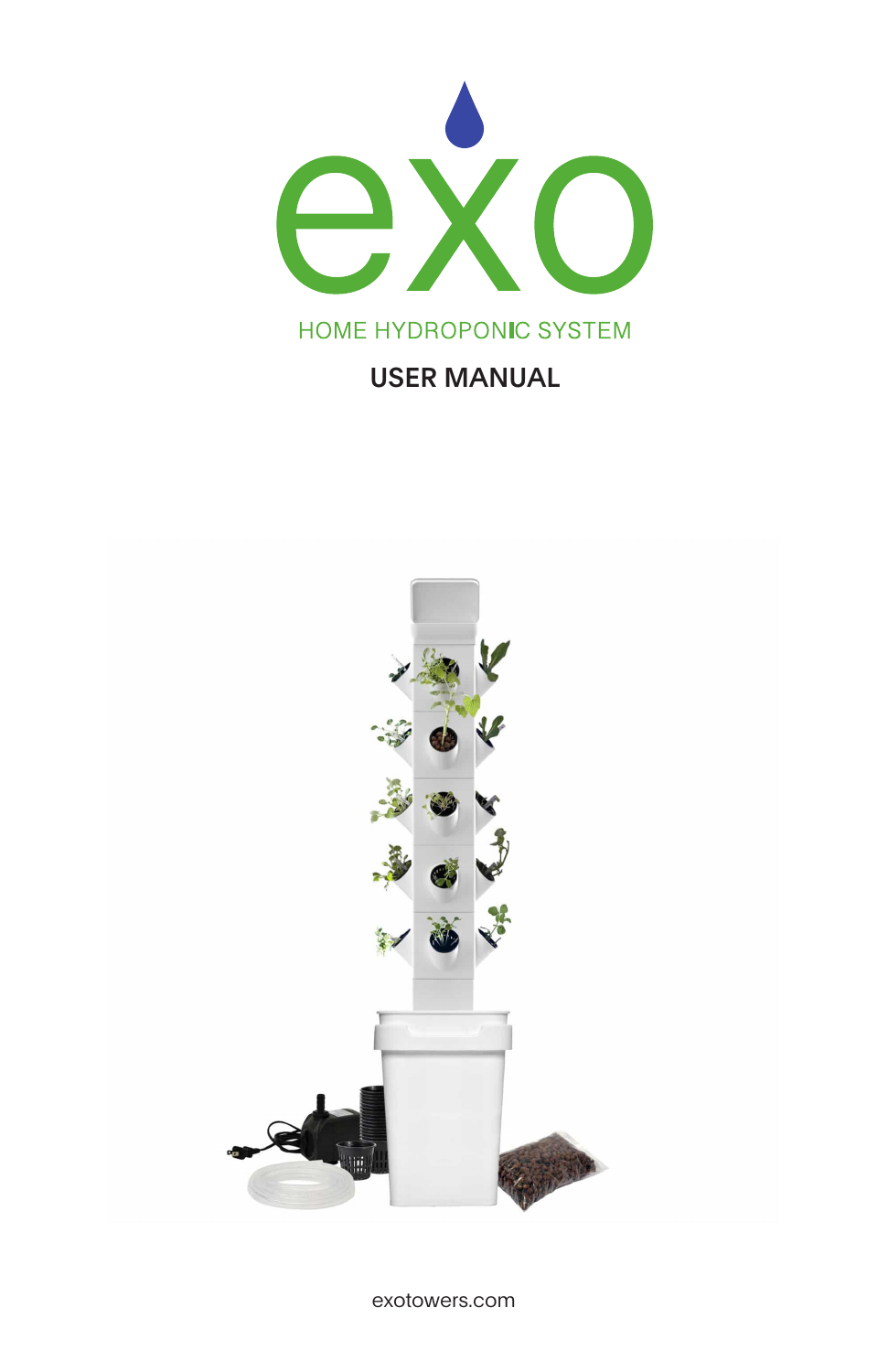# **TIPS AND TRICKS**

1. For extra stability, exotower modules can be glued with food safe PVC glue. Good to use if you want to glue modules together after you are satisfied with configuration. (Don't glue bottom module).

2. Plants absorb nutrients through the water. Add water weekly or whenever needed but nutrients only once a month. With plant food less is more! Don't over feed.

3. Sounds of the tower will change. Plants and roots are growing and affect water flow.

4. Plant growth can unseat net cups and cause a slight drip; reseat cup.

- 5. Pump rattling can be caused by:
	- suction cups came loose
	- debris, roots, and sediment in the intake filter
	- roots in the pump .UNPLUG pump and clean thoroughly

6. Common plants, sprouted veggies and herbs can be added to the tower by removing them from the pot and gently cleaning dirt from the roots. Place clean roots in net pot, cover with hydro rocks and place in tower. If roots are extremely long, cut a slit into the net pot and thread roots through the pot and place into tower.

7. Plants mature so do roots. You do not want to have excess roots in your nutrient pail. Trim roots as you see them growing below base of the tower.



The **EXOTOWER** is a modular, hydroponic system that can grow up to 28 plants, veggies, leafy greens, herbs, micro greens, and flowers in less than two square feet.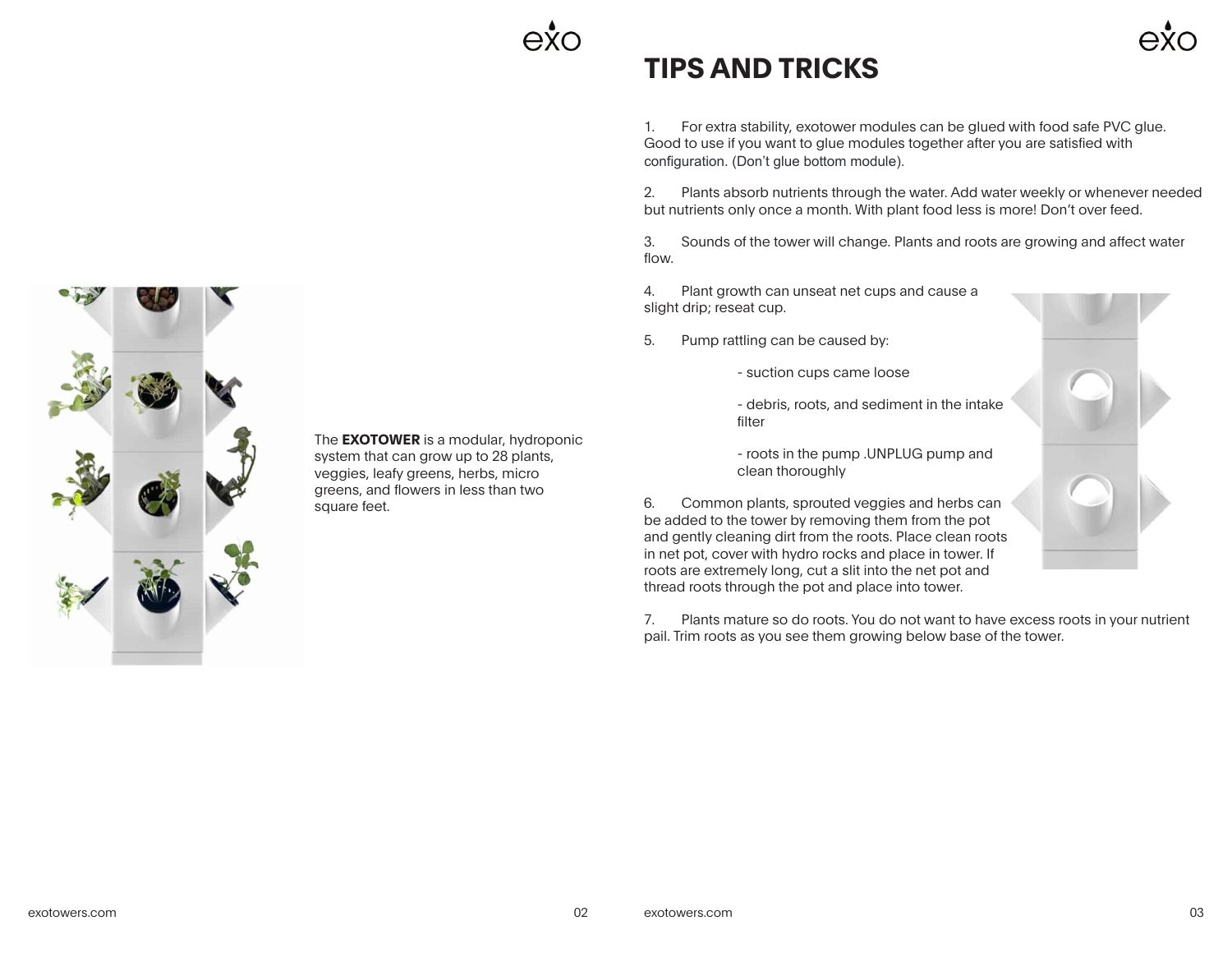## **ASSEMBLY**







1. Remove all components from the nutrient pail.

2. Attach correct nozzle fitting for tubing in the pump box. Seat pump in center of nutrient pail and adhere the suction cups to pail bottom.



5. Build the tower, stacking grow modules on top of one another (If tower is more than 6 Modules, IT is strongly recommended to GLUE them together using standard, food safe PVC glue.



6. Carefully twist the tubing onto the barb on under-side (bottom) of the drain module until it is half way inserted in the tubing. Hold top of barb as you GENTLY twist the tubing. \*Do NOT Force \*



3. Thread the pump cord through notch on the back end of nutrient pail.



4. Snap the lid onto the nutrient pail; hinged front end accesses the pump. The larger part of the lid snaps over the pail notch. Make sure large part of the lid is snapped on tight. Leave hinged end open. DO NOT pull the side tabs on the lid.



7. Place drain module on top of assembled tower and feed tubing down through modules.



8. Pull tubing to correct length (top of Pump nozzle) and trim off excess.